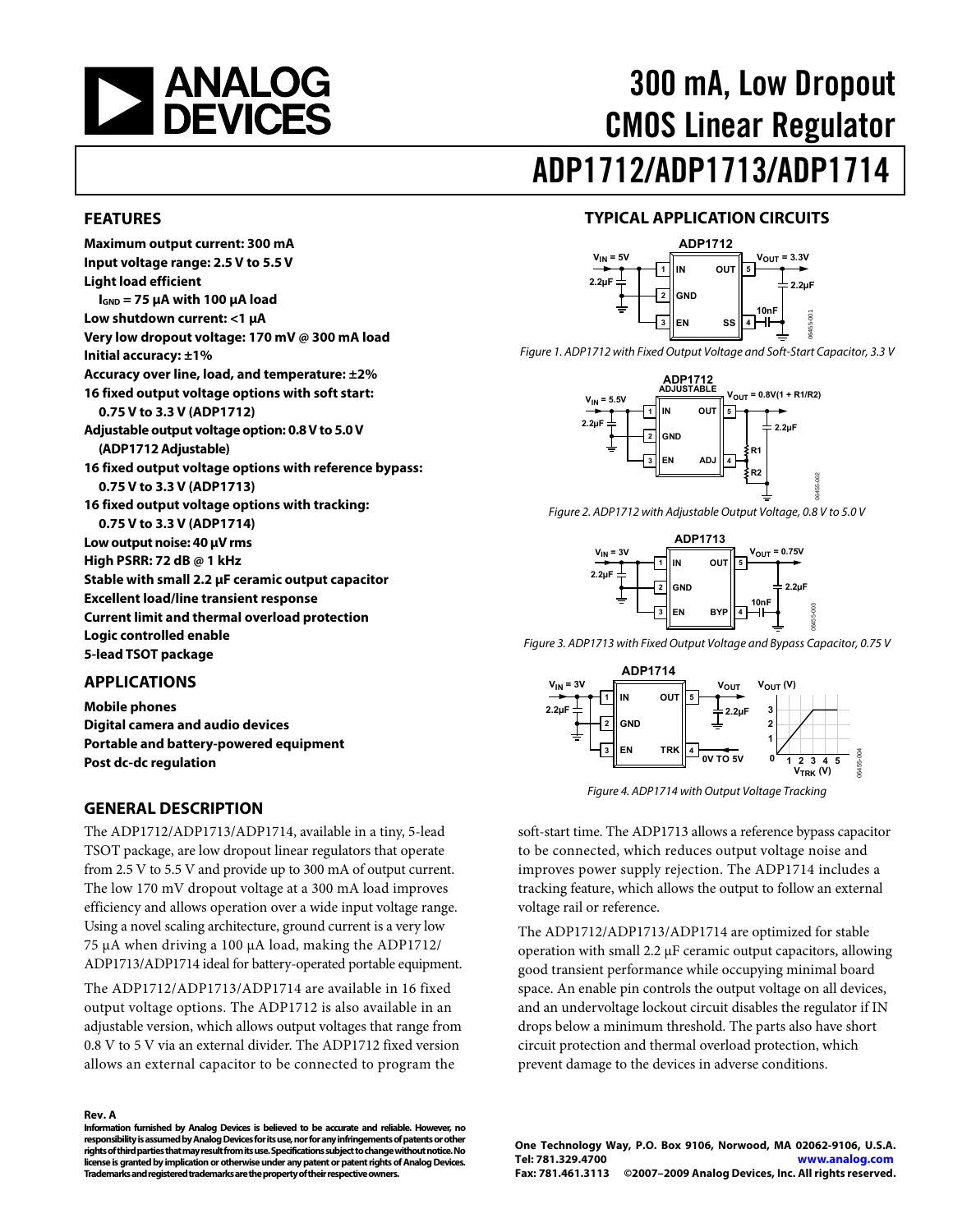## TABLE OF CONTENTS

### **REVISION HISTORY**

| $6/09$ —Rev. 0 to Rev. A         |  |
|----------------------------------|--|
|                                  |  |
|                                  |  |
| 1/07—Revision 0: Initial Version |  |

| Adjustable Output Voltage (ADP1712 Adjustable) 11 |
|---------------------------------------------------|
|                                                   |
|                                                   |
|                                                   |
|                                                   |
|                                                   |
|                                                   |
| Current Limit and Thermal Overload Protection  12 |
|                                                   |
|                                                   |
|                                                   |
|                                                   |
|                                                   |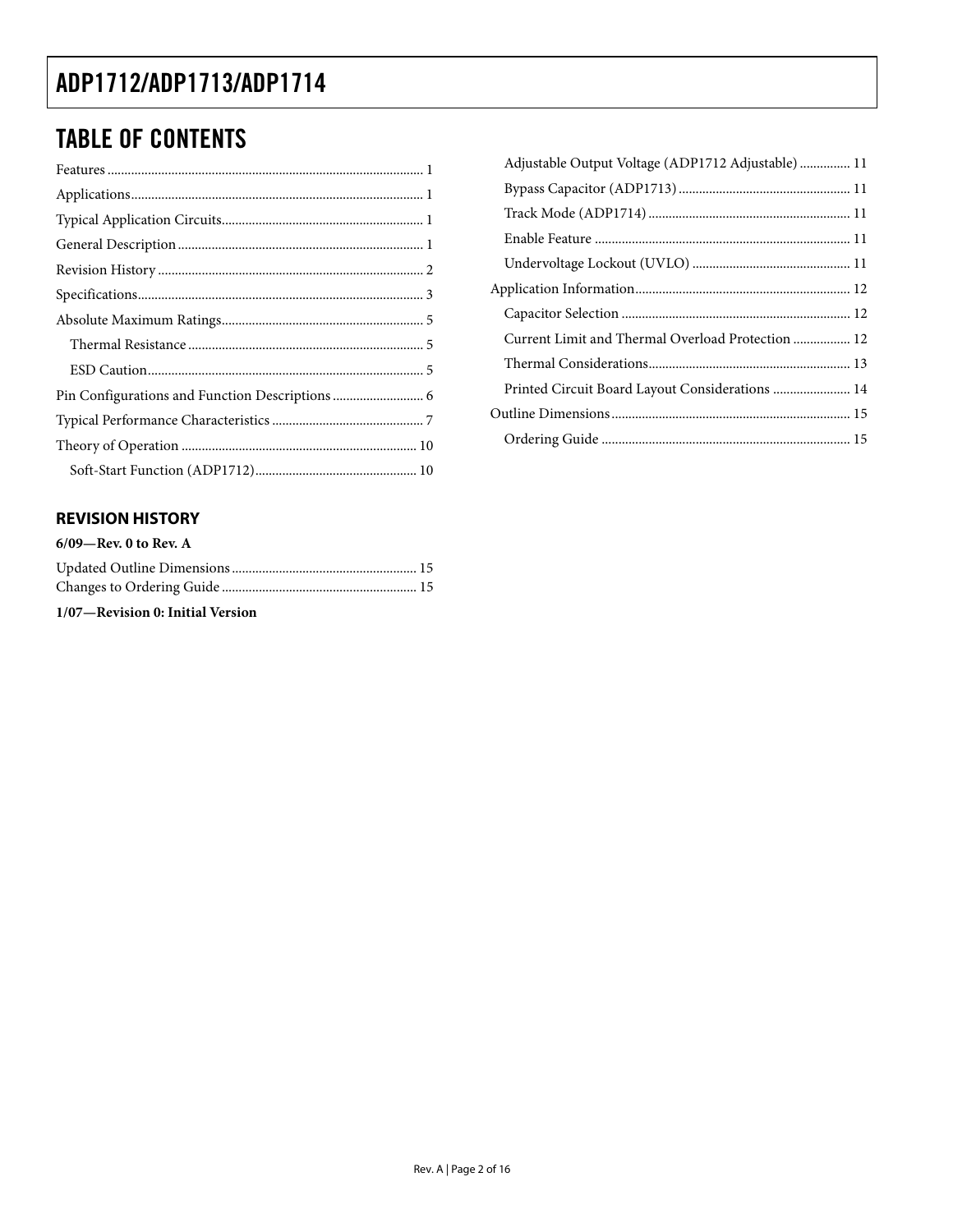## <span id="page-2-0"></span>**SPECIFICATIONS**

 $V_{IN} = (V_{OUT} + 0.5 V)$  or 2.5 V (whichever is greater),  $I_{OUT} = 10$  mA,  $C_{IN} = C_{OUT} = 2.2 \mu F$ ,  $T_A = 25^{\circ}C$ , unless otherwise noted.

#### **Table 1.**

| <b>Parameter</b>                           | Symbol                    | <b>Conditions</b>                                                                                                                         | Min            | <b>Typ</b> | Max     | Unit                |
|--------------------------------------------|---------------------------|-------------------------------------------------------------------------------------------------------------------------------------------|----------------|------------|---------|---------------------|
| <b>INPUT VOLTAGE RANGE</b>                 | <b>V<sub>IN</sub></b>     | $T_J = -40^{\circ}C$ to $+125^{\circ}C$                                                                                                   | 2.5            |            | 5.5     | $\vee$              |
| OPERATING SUPPLY CURRENT                   | <b>I</b> GND              | $I_{\text{OUT}} = 0 \mu A$                                                                                                                |                | 60         |         | μA                  |
|                                            |                           | $I_{\text{OUT}} = 0 \mu A$ , T <sub>J</sub> = -40°C to +125°C                                                                             |                |            | 70      | μA                  |
|                                            |                           | $I_{\text{OUT}} = 100 \mu A$                                                                                                              |                | 75         |         | μA                  |
|                                            |                           | $I_{\text{OUT}} = 100 \,\mu\text{A}$ , T <sub>J</sub> = -40°C to +125°C                                                                   |                |            | 85      | μA                  |
|                                            |                           | $I_{\text{OUT}} = 100 \text{ mA}$                                                                                                         |                | 210        |         | μA                  |
|                                            |                           | $I_{\text{OUT}} = 100 \text{ mA}$ , T <sub>J</sub> = -40°C to +125°C                                                                      |                |            | 250     | μA                  |
|                                            |                           | $I_{\text{OUT}}$ = 300 mA                                                                                                                 |                | 365        |         | μA                  |
|                                            |                           | $I_{\text{OUT}} = 300 \text{ mA}$ , T <sub>J</sub> = -40°C to +125°C                                                                      |                |            | 420     | μA                  |
| SHUTDOWN CURRENT                           | GND-SD                    | $EN = GND$                                                                                                                                |                | 0.1        |         | μA                  |
|                                            |                           | $EN = GND$ , $T_1 = -40^{\circ}C$ to $+125^{\circ}C$                                                                                      |                |            | 1.0     | μA                  |
| FIXED OUTPUT VOLTAGE                       | <b>VOUT</b>               | $I_{\text{OUT}} = 10 \text{ mA}$                                                                                                          | $-1$           |            | $+1$    | $\%$                |
| ACCURACY (ADP1712 FIXED,                   |                           | 100 $\mu$ A < $I_{\text{OUT}}$ < 300 mA, T <sub>J</sub> = -40°C to +125°C                                                                 | $-2$           |            | $+2$    | $\%$                |
| ADP1713, AND ADP1714)                      |                           |                                                                                                                                           |                |            |         |                     |
| ADJUSTABLE OUTPUT VOLTAGE                  | <b>VOUT</b>               | $I_{\text{OUT}} = 10 \text{ mA}$                                                                                                          | 0.792          | 0.8        | 0.808   | $\vee$              |
| ACCURACY (ADP1712 ADJUSTABLE) <sup>1</sup> |                           | 100 $\mu$ A < $I_{\text{OUT}}$ < 300 mA, T <sub>J</sub> = -40°C to +125°C                                                                 | 0.784          | 0.8        | 0.816   | V                   |
| <b>LINE REGULATION</b>                     | Δ VOUT/ Δ VIN             | $V_{IN} = (V_{OUT} + 0.5 V)$ to 5.5 V, T <sub>J</sub> = -40°C to +125°C                                                                   | $-0.25$        |            | $+0.25$ | % / V               |
| LOAD REGULATION <sup>2</sup>               | Δ V ουτ/ΔΙουτ             | $l_{OUT}$ = 10 mA to 300 mA                                                                                                               |                | 0.001      |         | % /mA               |
|                                            |                           | $I_{\text{OUT}}$ = 10 mA to 300 mA, T <sub>J</sub> = -40°C to +125°C                                                                      |                |            | 0.004   | % /mA               |
| DROPOUT VOLTAGE <sup>3</sup>               | <b>VDROPOUT</b>           | $I_{\text{OUT}} = 100 \text{ mA}$ , $V_{\text{OUT}} \geq 3.0 \text{ V}$                                                                   |                | 60         | 70      | mV                  |
|                                            |                           | $I_{\text{OUT}} = 100 \text{ mA}$ , $V_{\text{OUT}} \ge 3.0 \text{ V}$ , $T_{\text{J}} = -40^{\circ} \text{C}$ to $+125^{\circ} \text{C}$ |                |            | 80      | mV                  |
|                                            |                           | $I_{\text{OUT}} = 300 \text{ mA}$ , $V_{\text{OUT}} \ge 3.0 \text{ V}$                                                                    |                | 170        | 205     | mV                  |
|                                            |                           | $I_{\text{OUT}} = 300 \text{ mA}$ , $V_{\text{OUT}} \ge 3.0 \text{ V}$ , $T_{\text{J}} = -40 \degree \text{C}$ to $+125 \degree \text{C}$ |                |            | 230     | mV                  |
|                                            |                           | $I_{\text{OUT}} = 100 \text{ mA}$ , 2.5 V $\leq$ $V_{\text{OUT}} < 3.0 \text{ V}$                                                         |                | 70         | 85      | mV                  |
|                                            |                           | $I_{\text{OUT}} = 100 \text{ mA}$ , 2.5 V $\leq$ V <sub>OUT</sub> $<$ 3.0 V, T <sub>J</sub> = -40 <sup>o</sup> C to<br>$+125^{\circ}$ C   |                |            | 95      | mV                  |
|                                            |                           | $I_{\text{OUT}} = 300 \text{ mA}$ , 2.5 V $\leq$ V <sub>OUT</sub> $< 3.0 \text{ V}$                                                       |                | 200        | 235     | mV                  |
|                                            |                           | $I_{\text{OUT}} = 300 \text{ mA}$ , 2.5 V $\leq$ V <sub>OUT</sub> $<$ 3.0 V, T <sub>J</sub> = -40 <sup>o</sup> C to<br>$+125^{\circ}$ C   |                |            | 270     | mV                  |
| START-UP TIME <sup>4</sup>                 | T <sub>START-UP</sub>     |                                                                                                                                           |                |            |         |                     |
| ADP1712 Adjustable and ADP1714             |                           |                                                                                                                                           |                | 70         |         | μs                  |
| ADP1712 External Soft Start                |                           | $C_{SS} = 10$ nF                                                                                                                          |                | 7.3        |         | ms                  |
| ADP1713                                    |                           | With 10 nF bypass capacitor                                                                                                               |                | 90         |         | $\mu$ s             |
| <b>CURRENT LIMIT THRESHOLD<sup>5</sup></b> | <b>ILIMIT</b>             |                                                                                                                                           | 380            | 500        | 700     | mA                  |
| THERMAL SHUTDOWN THRESHOLD                 | $TS_{SD}$                 | T <sub>J</sub> rising                                                                                                                     |                | 150        |         | $\circ$ C           |
| THERMAL SHUTDOWN HYSTERESIS                | $TSSD-HYS$                |                                                                                                                                           |                | 15         |         | $^\circ \textsf{C}$ |
| SOFT-START SOURCE CURRENT                  | <b>SSI-SOURCE</b>         | $SS = GND$                                                                                                                                | 0.8            | 1.2        | 1.5     | μA                  |
| (ADP1712 WITH EXTERNAL                     |                           |                                                                                                                                           |                |            |         |                     |
| SOFT START)                                |                           |                                                                                                                                           |                |            |         |                     |
| UVLO ACTIVE THRESHOLD                      | <b>UVLOACTIVE</b>         | V <sub>IN</sub> falling                                                                                                                   | $\overline{2}$ |            |         | $\vee$              |
| UVLO INACTIVE THRESHOLD                    | <b>UVLOINACTIVE</b>       | $V_{IN}$ rising                                                                                                                           |                |            | 2.45    | $\vee$              |
| <b>UVLO HYSTERESIS</b>                     | <b>UVLO<sub>HYS</sub></b> |                                                                                                                                           |                | 250        |         | mV                  |
| VOUT to VTRK ACCURACY (ADP1714)            | <b>VTRK-ERROR</b>         | $0 V \leq V_{TRK} \leq (0.5 \times V_{OUT(NOM)})$ , $V_{OUT(NOM)} \leq 1.8 V$ ,<br>$T_1 = -40^{\circ}C$ to $+125^{\circ}C$                | -40            |            | $+40$   | mV                  |
|                                            |                           | $0 V \leq V_{TRK} \leq (0.5 \times V_{OUT(NOM)})$ , $V_{OUT(NOM)} > 1.8 V$ ,<br>$T_J = -40^{\circ}C$ to $+125^{\circ}C$                   | $-80$          |            | $+80$   | mV                  |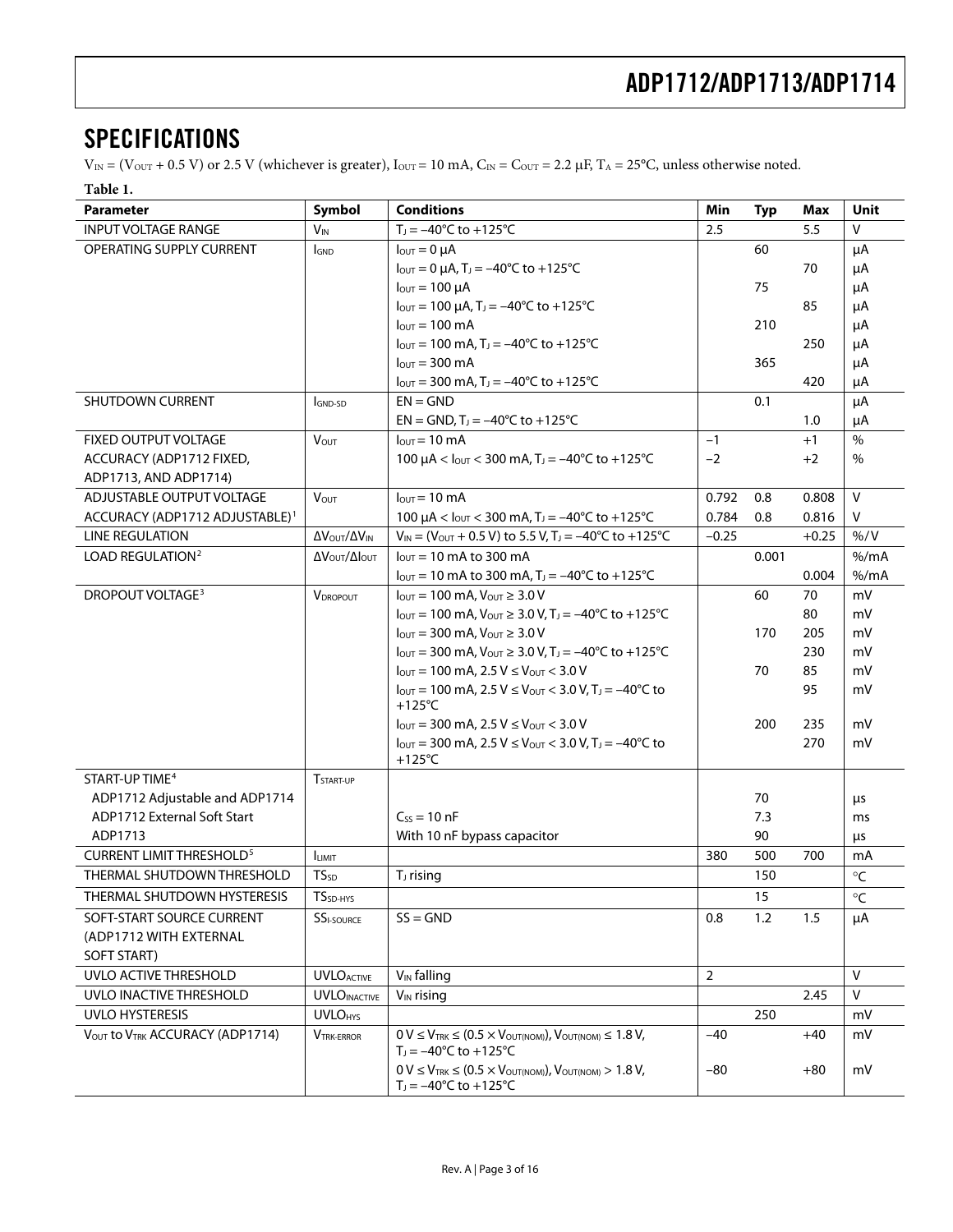<span id="page-3-0"></span>

| <b>Parameter</b>                               | Symbol                       | <b>Conditions</b>                                                                      | Min | Typ | Max | Unit   |
|------------------------------------------------|------------------------------|----------------------------------------------------------------------------------------|-----|-----|-----|--------|
| EN INPUT LOGIC HIGH                            | <b>V</b> <sub>IН</sub>       | $2.5 V \le V_{IN} \le 5.5 V$                                                           | 1.8 |     |     | ν      |
| EN INPUT LOGIC LOW                             | Vıl.                         | $2.5 V \le V_{IN} \le 5.5 V$                                                           |     |     | 0.4 | ٧      |
| EN INPUT LEAKAGE CURRENT                       | <b>VI-LEAKAGE</b>            | $EN = IN$ or $GND$                                                                     |     | 0.1 |     | μA     |
| ADJ INPUT BIAS CURRENT<br>(ADP1712 ADJUSTABLE) | <b>ADJ</b> <sub>I-BIAS</sub> |                                                                                        |     | 30  | 100 | nA     |
| <b>OUTPUT NOISE</b>                            | <b>OUT</b> NOISE             |                                                                                        |     |     |     |        |
| ADP1713                                        |                              | 10 Hz to 100 kHz, $V_{IN}$ = 5.0 V, $V_{OUT}$ = 0.75 V,<br>with 10 nF bypass capacitor |     | 40  |     | µV rms |
| ADP1712 and ADP1714                            |                              | 10 Hz to 100 kHz, $V_{IN}$ = 5.0 V, $V_{OUT}$ = 3.3 V                                  |     | 380 |     | µV rms |
| POWER SUPPLY REJECTION RATIO                   | <b>PSRR</b>                  |                                                                                        |     |     |     |        |
| ADP1713                                        |                              | 1 kHz, $V_{IN}$ = 5.0 V, $V_{OUT}$ = 0.75 V, with 10 nF<br>bypass capacitor            |     | 72  |     | dB     |
| ADP1712 and ADP1714                            |                              | 1 kHz, $V_{\text{IN}} = 5.0$ V, $V_{\text{OUT}} = 3.3$ V                               |     | 65  |     | dB     |

1 Accuracy when OUT is connected directly to ADJ. When OUT voltage is set by external feedback resistors, absolute accuracy in adjust mode depends on the tolerances of resistors used.

<sup>2</sup> Based on an end-point calculation using 10 mA and 300 mA loads. See Figure 10 for typical load regulation performance for loads less than 10 mA.

<sup>2</sup> Based on an end-point calculation using 10 mA and 300 mA loads. See Figure 10 for typical load regulation performance for loads less than 10 mA.<br><sup>3</sup> Dropout voltage is defined as the input-to-output voltage differentia voltages above 2.5 V.

4 Start-up time is defined as the time between the rising edge of EN to OUT being at 95% of its nominal value.

 $^5$  Current limit threshold is defined as the current at which the output voltage drops to 90% of the specified typical value. For example, the current limit for a 1.0 V output voltage is defined as the current that causes the output voltage to drop to 90% of 1.0 V, or 0.9 V.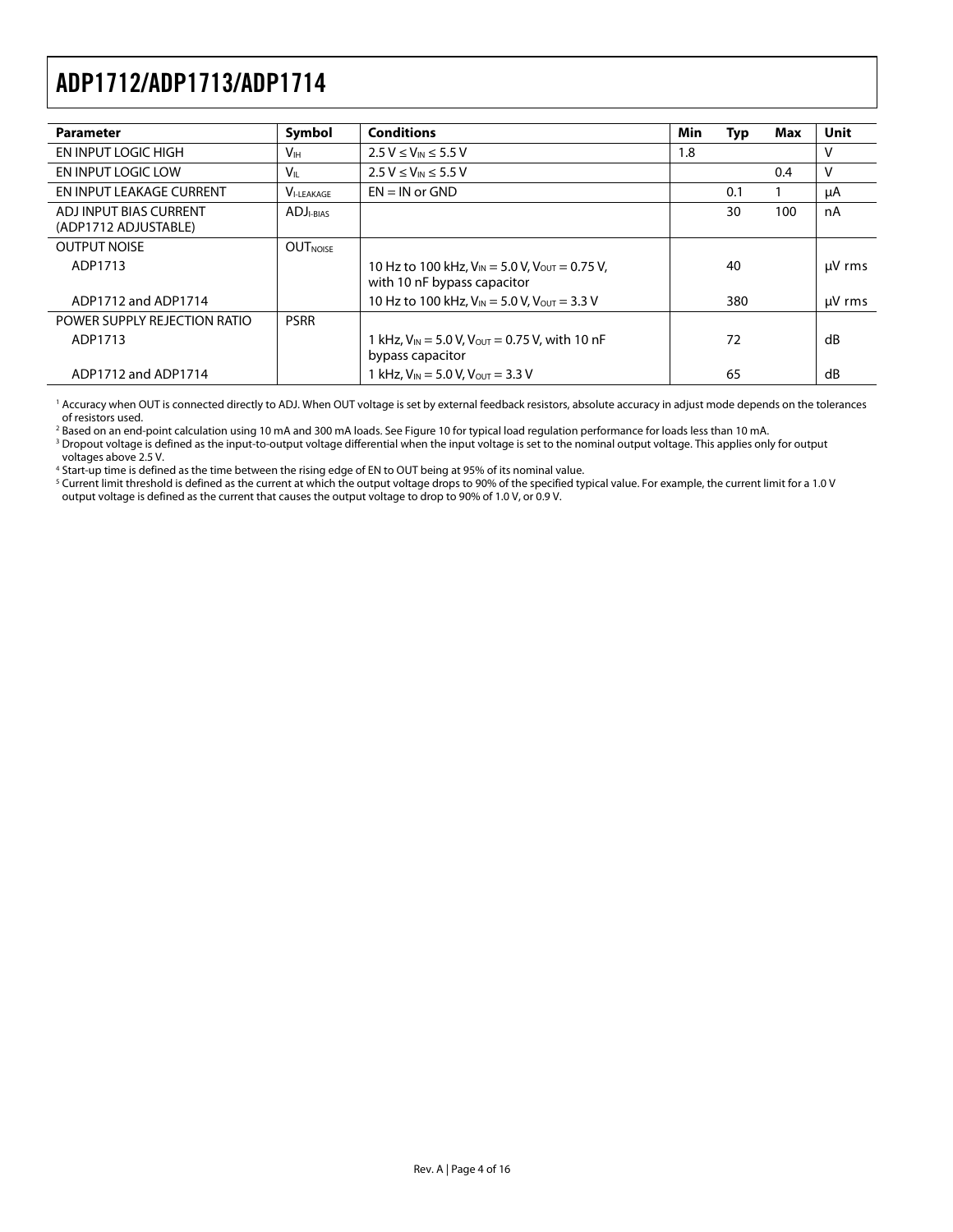### <span id="page-4-1"></span><span id="page-4-0"></span>ABSOLUTE MAXIMUM RATINGS

#### **Table 2.**

| <b>Parameter</b>                            | Rating                              |
|---------------------------------------------|-------------------------------------|
| IN to GND                                   | $-0.3 V$ to $+6 V$                  |
| OUT to GND                                  | $-0.3$ V to IN                      |
| EN to GND                                   | $-0.3 V$ to $+6V$                   |
| SS/ADJ/BYP/TRK to GND                       | $-0.3 V$ to $+6V$                   |
| Storage Temperature Range                   | $-65^{\circ}$ C to $+150^{\circ}$ C |
| <b>Operating Junction Temperature Range</b> | $-40^{\circ}$ C to $+125^{\circ}$ C |
| Lead Temperature, Soldering (10 sec)        | $300^{\circ}$ C                     |
| <b>Soldering Conditions</b>                 | JEDEC J-STD-020                     |

Stresses above those listed under Absolute Maximum Ratings may cause permanent damage to the device. This is a stress rating only; functional operation of the device at these or any other conditions above those indicated in the operational section of this specification is not implied. Exposure to absolute maximum rating conditions for extended periods may affect device reliability.

#### **THERMAL RESISTANCE**

 $θ<sub>JA</sub>$  is specified for the worst-case conditions, that is, a device soldered in a circuit board for surface-mount packages.

#### **Table 3. Thermal Resistance**

| Package Type | UJA | Unit |
|--------------|-----|------|
| 5-Lead TSOT  | 170 | °C/W |

#### **ESD CAUTION**



ESD (electrostatic discharge) sensitive device. Charged devices and circuit boards can discharge without detection. Although this product features patented or proprietary protection circuitry, damage may occur on devices subjected to high energy ESD. Therefore, proper ESD precautions should be taken to avoid performance degradation or loss of functionality.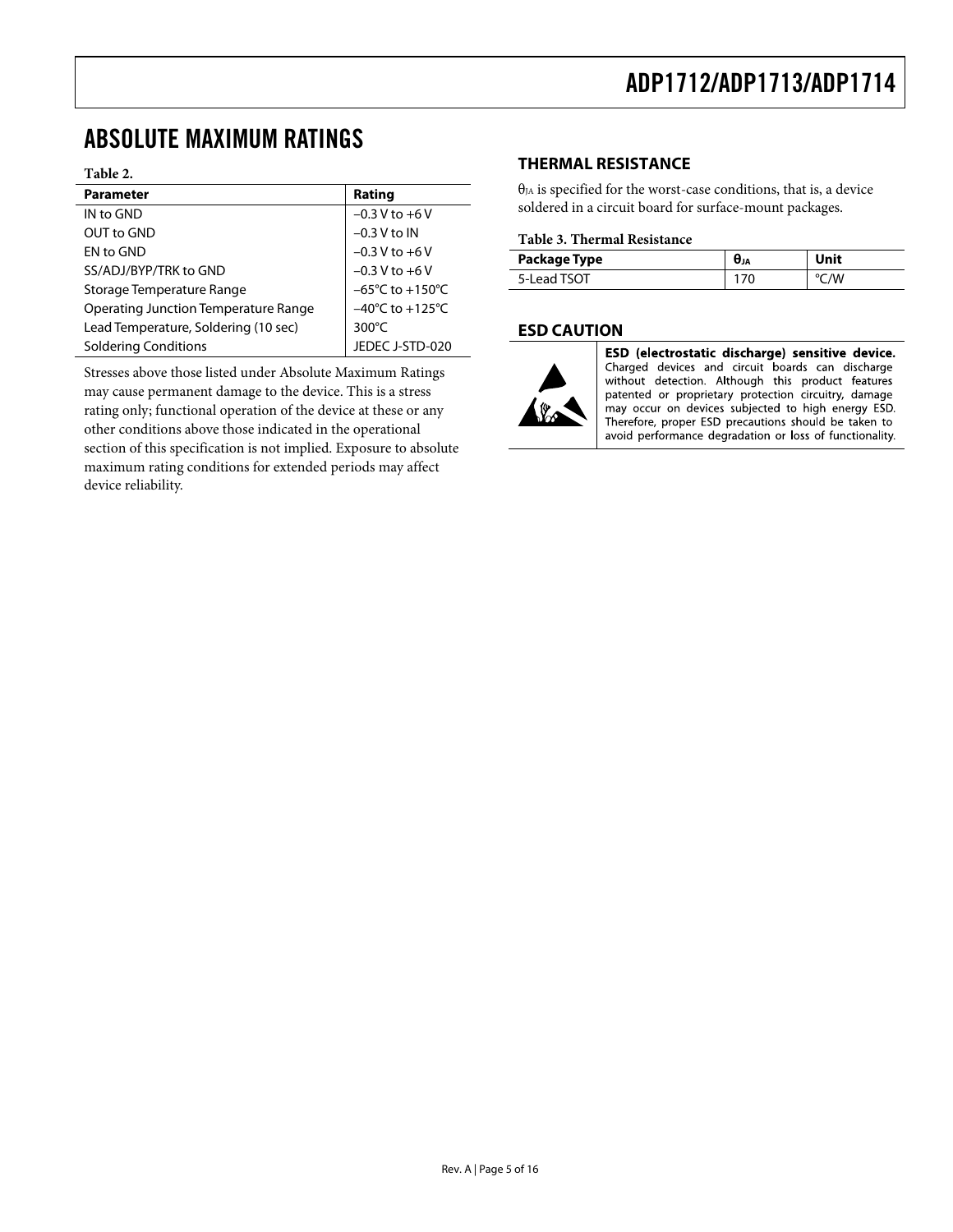## <span id="page-5-0"></span>PIN CONFIGURATIONS AND FUNCTION DESCRIPTIONS



#### **Table 4. Pin Function Descriptions**

| ADP1712<br><b>Fixed</b><br>Pin No. | ADP1712<br>Adjustable<br>Pin No. | ADP1713<br>Pin No. | ADP1714<br>Pin No. | Mnemonic   | <b>Description</b>                                                                                                                                           |
|------------------------------------|----------------------------------|--------------------|--------------------|------------|--------------------------------------------------------------------------------------------------------------------------------------------------------------|
|                                    |                                  |                    |                    | IN         | Regulator Input Supply. Bypass IN to GND with a 2.2 µF or greater capacitor.                                                                                 |
|                                    |                                  |                    |                    | <b>GND</b> | Ground.                                                                                                                                                      |
|                                    | 3                                | 3                  | 3                  | EN         | Enable Input. Drive EN high to turn on the regulator; drive it low to turn<br>off the regulator. For automatic startup, connect EN to IN.                    |
|                                    |                                  |                    |                    | <b>SS</b>  | Soft Start. Connect a capacitor between SS and GND to set the output<br>start-up time.                                                                       |
|                                    | 4                                |                    |                    | <b>ADJ</b> | Adjust. A resistor divider from OUT to ADJ sets the output voltage.                                                                                          |
|                                    |                                  | 4                  |                    | <b>BYP</b> | Bypass. Connect a 1 nF or greater capacitor (10 nF recommended)<br>between BYP and GND to reduce the internal reference noise for low<br>noise applications. |
|                                    |                                  |                    | 4                  | <b>TRK</b> | Track. The output follows the voltage placed on the TRK pin. (See the<br>Theory of Operation section for a more detailed description.)                       |
|                                    | 5                                | 5                  | 5                  | <b>OUT</b> | Regulated Output Voltage. Bypass OUT to GND with a 2.2 µF or greater<br>capacitor.                                                                           |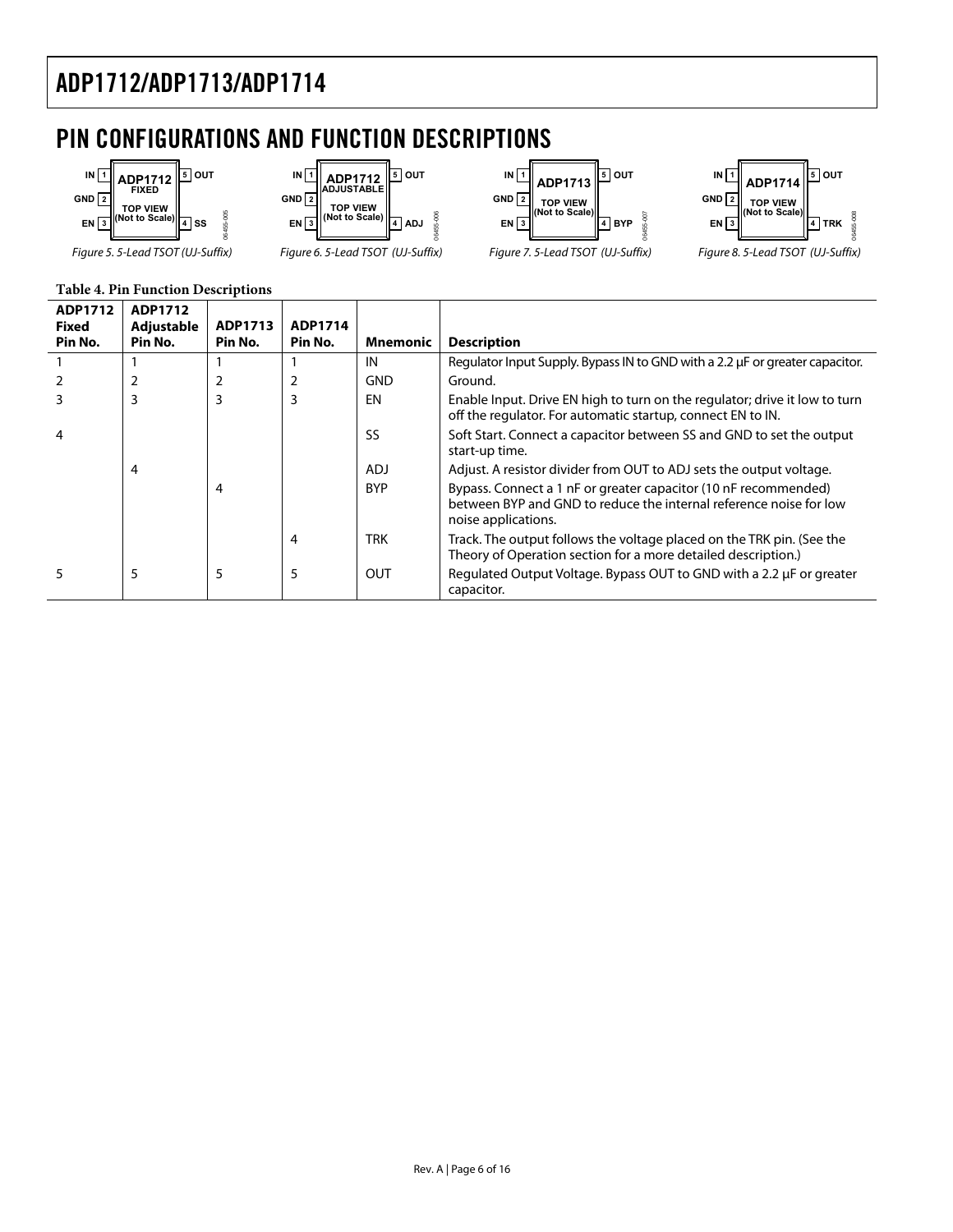### <span id="page-6-1"></span><span id="page-6-0"></span>TYPICAL PERFORMANCE CHARACTERISTICS

 $V_{\text{IN}} = 3.8 \text{ V}$ ,  $I_{\text{OUT}} = 10 \text{ mA}$ ,  $C_{\text{IN}} = C_{\text{OUT}} = 2.2 \mu\text{F}$ ,  $T_A = 25 \text{°C}$ , unless otherwise noted.



Figure 11. Output Voltage vs. Input Voltage



Figure 14. Ground Current vs. Input Voltage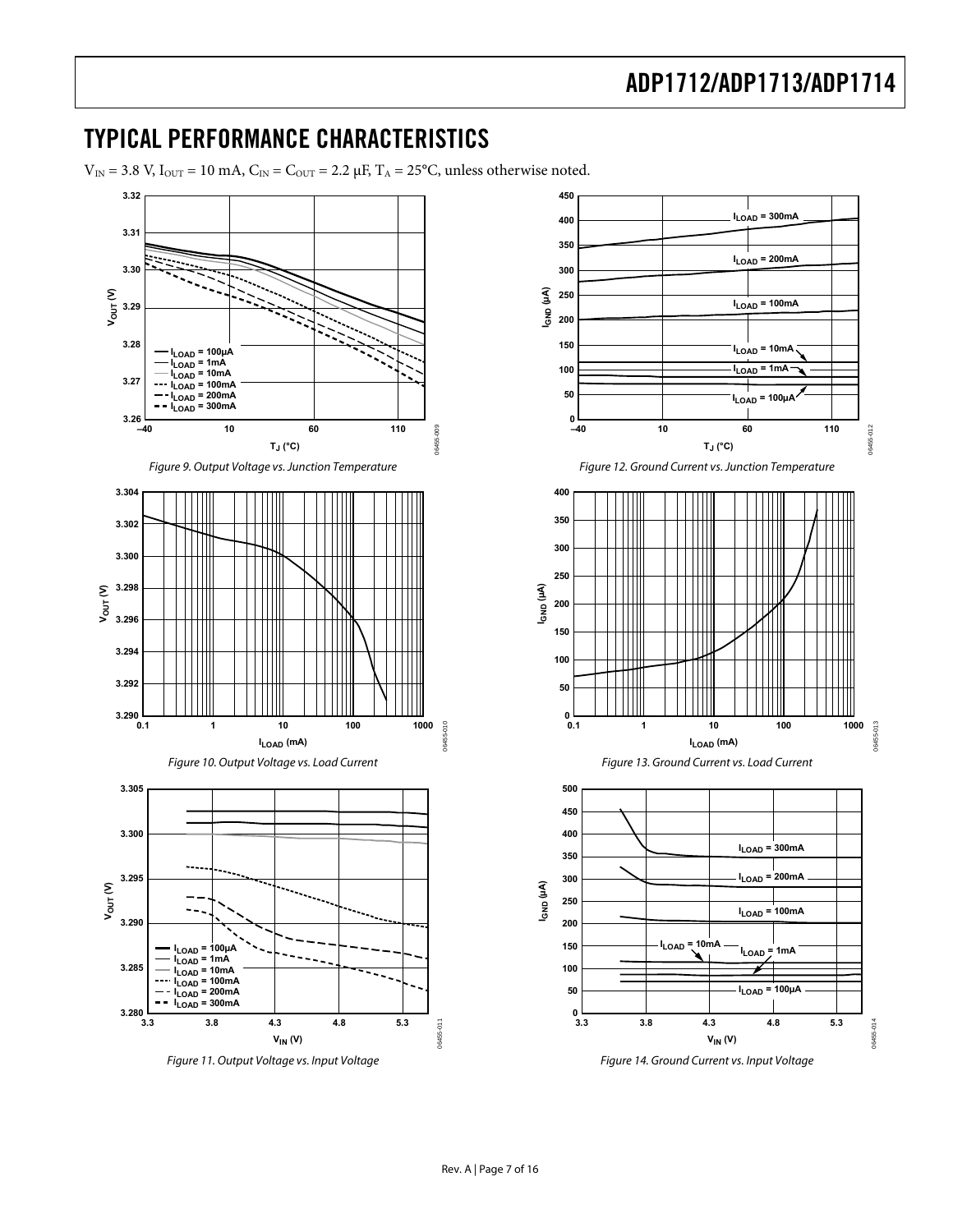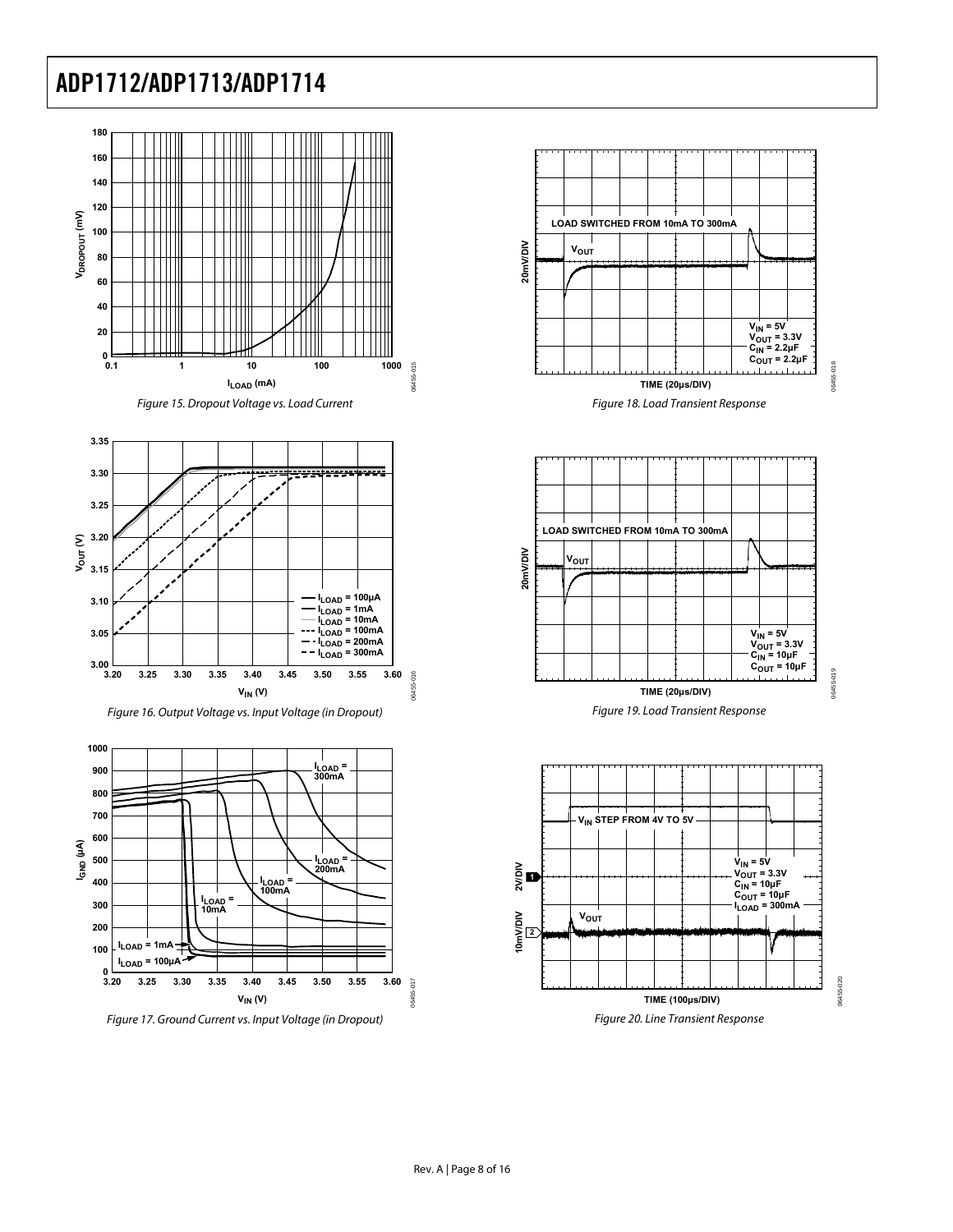

Figure 21. Output Voltage Ramp-Up Time vs. Soft-Start Capacitor Value



Figure 22. ADP1713 Power Supply Rejection Ratio vs. Frequency (10 nF Bypass Capacitor)



Figure 23. ADP1712 Adjustable Power Supply Rejection Ratio vs. Input Voltage



Figure 24. ADP1712 Adjustable Power Supply Rejection Ratio vs. Output Voltage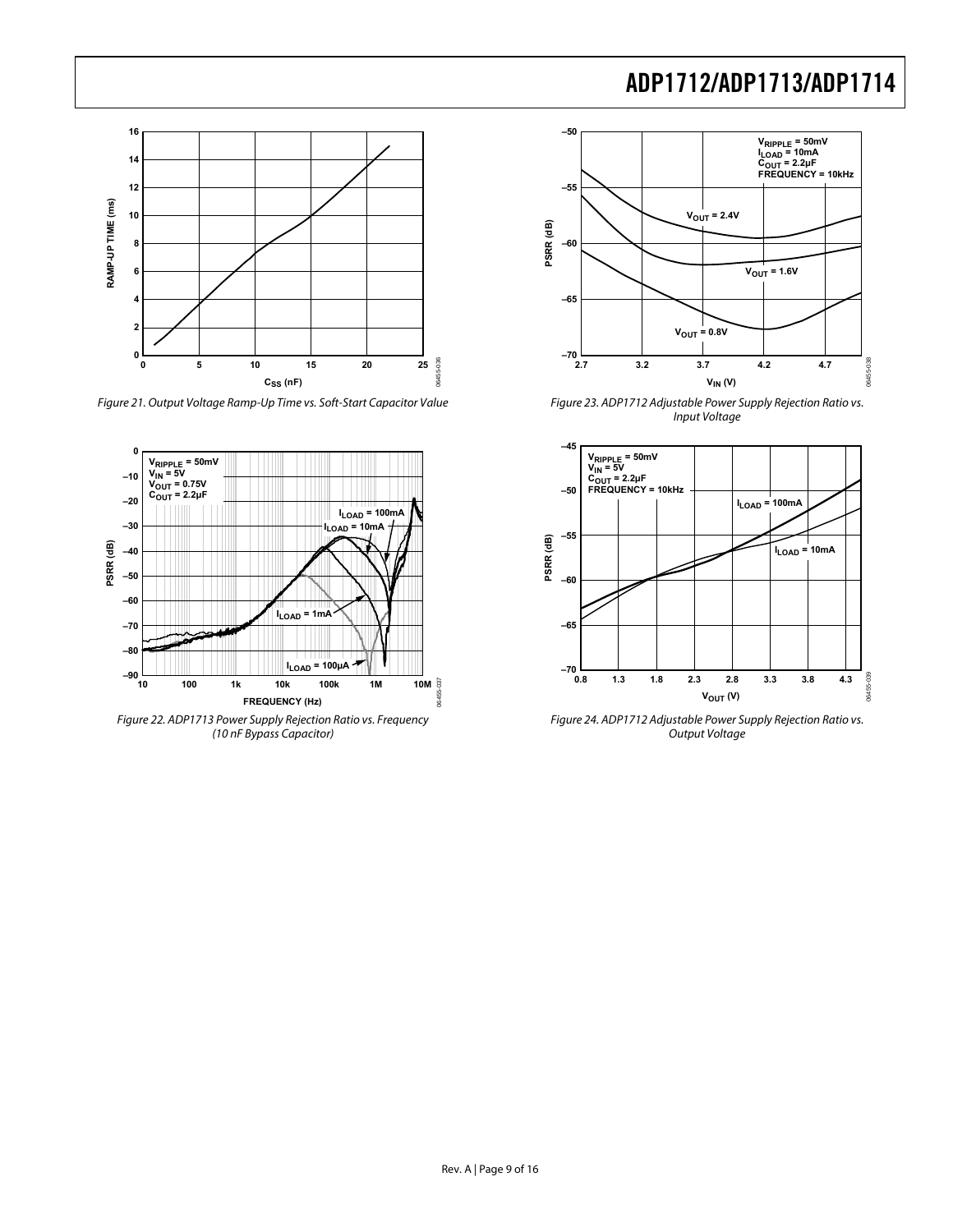## <span id="page-9-2"></span><span id="page-9-1"></span><span id="page-9-0"></span>THEORY OF OPERATION

The ADP1712/ADP1713/ADP1714 are low dropout linear regulators that use an advanced, proprietary architecture to provide high power supply rejection ratio (PSRR) and excellent line and load transient response with just a small 2.2 μF ceramic output capacitor. All devices operate from a 2.5 V to 5.5 V input rail and provide up to 300 mA of output current. Incorporating a novel scaling architecture, ground current is very low when driving light loads. Ground current in the shutdown mode is typically less than 1 μA.



Figure 25. Internal Block Diagram

Internally, the ADP1712/ADP1713/ADP1714 each consist of a reference, an error amplifier, a feedback voltage divider, and a PMOS pass transistor. Output current is delivered via the PMOS pass device, which is controlled by the error amplifier. The error amplifier compares the reference voltage with the feedback voltage from the output and amplifies the difference. If the feedback voltage is lower than the reference voltage, the gate of the PMOS device is pulled lower, which allows more current to pass and increases the output voltage. If the feedback voltage is higher than the reference voltage, the gate of the PMOS device is pulled higher, allowing less current to pass and decreasing the output voltage.

The ADP1712 is available in two versions, one with a fixed output voltage and one with an adjustable output voltage. The fixed output voltage is set internally to one of sixteen values between 0.75 V and 3.3 V, using an internal feedback network. The adjustable output voltage can be set to between 0.8 V and 5.0 V by an external voltage divider connected from OUT to ADJ. The ADP1713 and ADP1714 are available in fixed output voltage options only. The ADP1712 fixed version allows an external soft-start capacitor to be connected between the SS pin and GND, which controls the output voltage ramp during startup. The ADP1713 allows a reference bypass capacitor to be connected between the BYP pin and GND, which reduces output voltage noise and improves power supply rejection. The ADP1714 features a track pin, which allows the output voltage to follow the voltage at the TRK pin.

A logic on the EN pin determines if the output is active. When EN is high, the output is on, and when EN is low, the output is off.

#### **SOFT-START FUNCTION (ADP1712)**

For applications that require a controlled startup, the ADP1712 provides a programmable soft-start function. Programmable soft start is useful for reducing inrush current upon startup and for providing voltage sequencing. To implement soft start, connect a small ceramic capacitor from SS to GND. Upon startup, a 1.2 μA current source charges this capacitor. The ADP1712 start-up output voltage is limited by the voltage at SS, providing a smooth ramp up to the nominal output voltage. The soft-start time is calculated by

$$
T_{SS} = V_{REF} \times (C_{SS}/I_{SS})
$$
 (1)

where:

*TSS* is the soft-start period.

*VREF* is the 0.8 V reference voltage.

*CSS* is the soft-start capacitance from SS to GND.

*ISS* is the current sourced from SS (1.2 μA).

When the ADP1712 is disabled (using EN), the soft-start capacitor is discharged to GND through an internal 100  $\Omega$  resistor.



Figure 26. OUT Ramp-Up with External Soft-Start Capacitor

The ADP1712 adjustable version, ADP1713, and ADP1714 have no pins for soft start, so the function is switched to an internal soft-start capacitor. This sets the soft-start ramp-up period to approximately 24 μs.



Figure 27. OUT Ramp-Up with Internal Soft-Start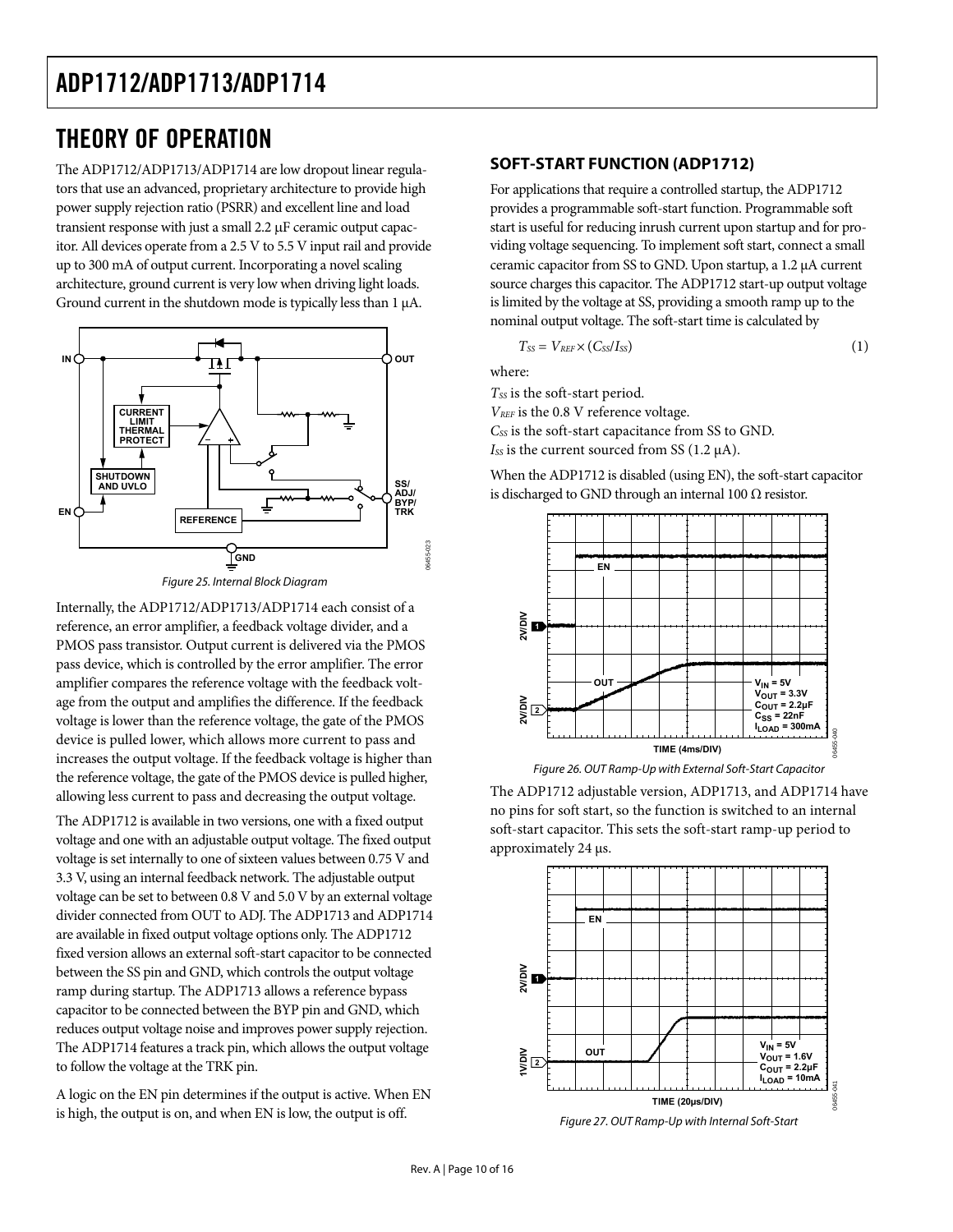### <span id="page-10-1"></span><span id="page-10-0"></span>**ADJUSTABLE OUTPUT VOLTAGE (ADP1712 ADJUSTABLE)**

The ADP1712 adjustable version can have its output voltage set over a 0.8 V to 5.0 V range. The output voltage is set by connecting a resistive voltage divider from OUT to ADJ. The output voltage is calculated using the equation

 $V_{OUT} = 0.8 \text{ V} (1 + R1/R2)$  (2)

where:

*R1* is the resistor from OUT to ADJ. *R2* is the resistor from ADI to GND.

The maximum bias current into ADJ is 100 nA, so for less than 0.5% error due to the bias current, use values less than 60 kΩ for R2.

### **BYPASS CAPACITOR (ADP1713)**

The ADP1713 allows for an external bypass capacitor to be connected to the internal reference, which reduces output voltage noise and improves power supply rejection. A low leakage capacitor of 1 nF or greater (10 nF is recommended) must be connected between the BYP and GND pins.

### <span id="page-10-3"></span>**TRACK MODE (ADP1714)**

The ADP1714 includes a tracking mode feature. As shown in [Figure 28](#page-10-2), if the voltage applied at the TRK pin is less than the nominal output voltage, OUT is equal to the voltage at TRK. Otherwise, OUT regulates to its nominal output value.

For example, consider an ADP1714 with a nominal output voltage of 3 V. If the voltage applied to its TRK pin is greater than 3 V, OUT maintains a nominal output voltage of 3 V. If the voltage applied to TRK is reduced below 3 V, OUT tracks this voltage. OUT can track the TRK pin voltage from the nominal value all the way down to 0 V. A voltage divider is present from TRK to the error amplifier input with a divider ratio equal to the divider from OUT to the error amplifier. This sets the output voltage equal to the tracking voltage. Both divider ratios are set by postpackage trim, depending on the desired output voltage.

<span id="page-10-4"></span>

<span id="page-10-2"></span>with Nominal Output Voltage Set to 3 V

#### **ENABLE FEATURE**

The ADP1712/ADP1713/ADP1714 use the EN pin to enable and disable the OUT pin under normal operating conditions. As shown in [Figure 29,](#page-10-3) when a rising voltage on EN crosses the active threshold, OUT turns on. When a falling voltage on EN crosses the inactive threshold, OUT turns off.



Figure 29. ADP1712 Adjustable Typical EN Pin Operation

As can be seen, the EN pin has hysteresis built in. This prevents on/off oscillations that can occur due to noise on the EN pin as it passes through the threshold points.

The EN pin active/inactive thresholds are derived from the IN voltage. Therefore, these thresholds vary with changing input voltage. [Figure 30](#page-10-4) shows typical EN active/inactive thresholds when the input voltage varies from 2.5 V to 5.5 V.



### **UNDERVOLTAGE LOCKOUT (UVLO)**

The ADP1712/ADP1713/ADP1714 have an undervoltage lockout circuit, which monitors the voltage on the IN pin. When the voltage on IN drops below 2 V (minimum), the circuit activates, disabling the OUT pin.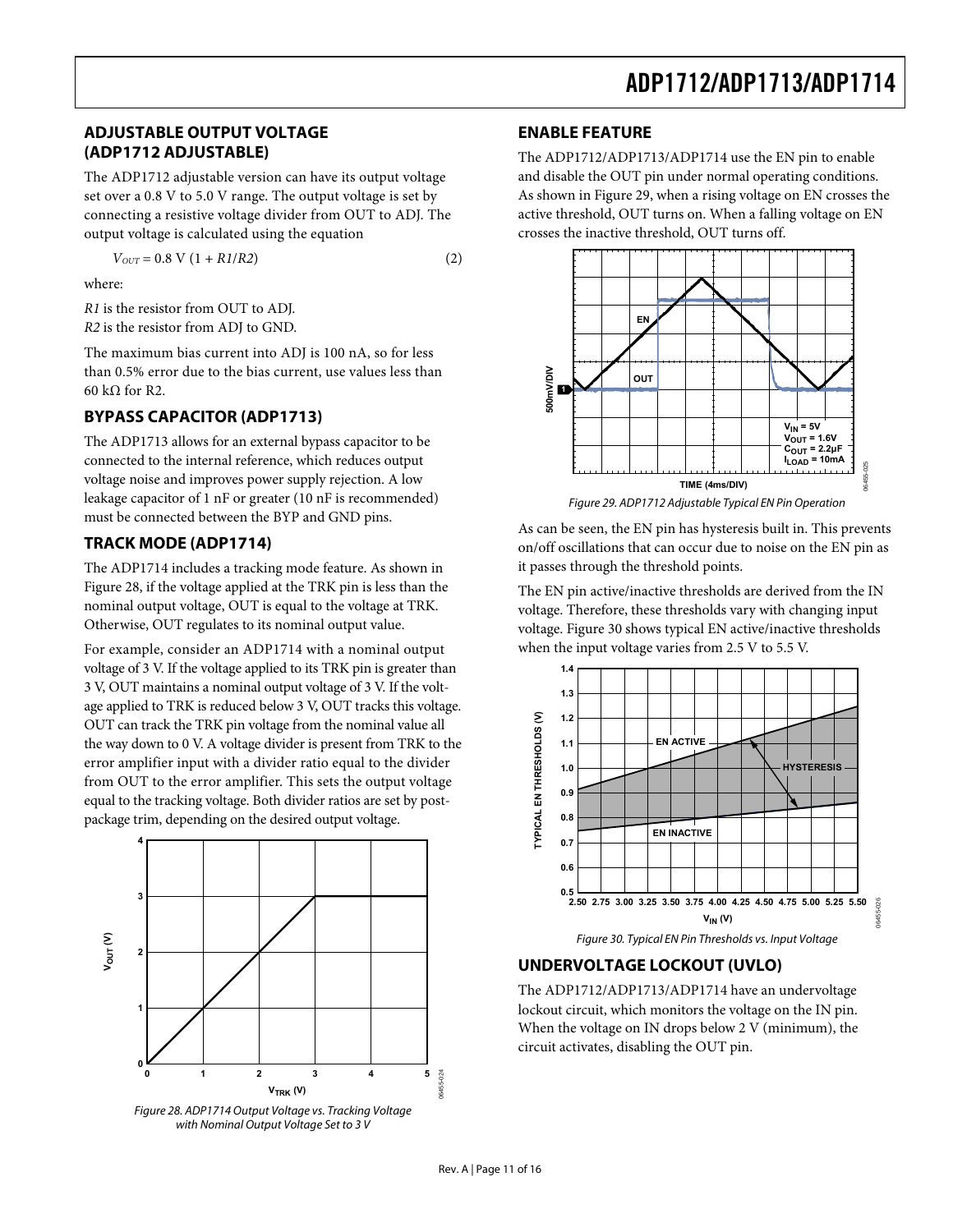### <span id="page-11-1"></span><span id="page-11-0"></span>APPLICATION INFORMATION **CAPACITOR SELECTION**

#### **Output Capacitor**

The ADP1712/ADP1713/ADP1714 are designed for operation with small, space-saving ceramic capacitors, but they function with most commonly used capacitors as long as care is taken about the effective series resistance (ESR) value. The ESR of the output capacitor affects stability of the LDO control loop. A minimum of 2.2 μF capacitance with an ESR of 500 mΩ or less is recommended to ensure stability of the ADP1712/ADP1713/ADP1714. Transient response to changes in load current is also affected by output capacitance. Using a larger value of output capacitance improves the transient response of the ADP1712/ADP1713/ADP1714 to large changes in load current. [Figure 31](#page-11-2) and [Figure 32](#page-11-3) show the transient responses for output capacitance values of 2.2 μF and 10 μF, respectively.





<span id="page-11-2"></span>

#### <span id="page-11-3"></span>**Input Bypass Capacitor**

Connecting a 2.2 μF capacitor from the IN pin to GND reduces the circuit sensitivity to printed circuit board (PCB) layout,

especially when long input traces or high source impedance are encountered. If greater than 2.2 μF of output capacitance is required, increasing the input capacitor to match is recommended.

#### **Input and Output Capacitor Properties**

Any good quality ceramic capacitors can be used with the ADP1712/ADP1713/ADP1714, as long as they meet the minimum capacitance and maximum ESR requirements. Ceramic capacitors are manufactured with a variety of dielectrics, each with different behavior over temperature and applied voltage. Capacitors must have a dielectric adequate to ensure the minimum capacitance over the necessary temperature range and dc bias conditions. X5R or X7R dielectrics with a voltage rating of 6.3 V or 10 V are recommended. Y5V and Z5U dielectrics are not recommended, due to their poor temperature and dc bias characteristics.

#### **CURRENT LIMIT AND THERMAL OVERLOAD PROTECTION**

The ADP1712/ADP1713/ADP1714 are protected against damage due to excessive power dissipation by current and thermal overload protection circuits. The ADP1712/ADP1713/ADP1714 are designed to current limit when the output load reaches 500 mA (typical). When the output load exceeds 500 mA, the output voltage is reduced to maintain a constant current limit.

Thermal overload protection is included, which limits the junction temperature to a maximum of 150°C (typical). Under extreme conditions (that is, high ambient temperature and power dissipation), when the junction temperature starts to rise above 150°C, the output is turned off, reducing the output current to zero. When the junction temperature drops below 135°C (typical), the output is turned on again and output current is restored to its nominal value.

Consider the case where a hard short from OUT to ground occurs. At first the ADP1712/ADP1713/ADP1714 current limit, so that only 500 mA is conducted into the short. If self heating of the junction is great enough to cause its temperature to rise above 150°C, thermal shutdown activates, turning off the output and reducing the output current to zero. As the junction temperature cools and drops below 135°C, the output turns on and conducts 500 mA into the short, again causing the junction temperature to rise above 150°C. This thermal oscillation between 135°C and 150°C causes a current oscillation between 500 mA and 0 mA, which continues as long as the short remains at the output.

Current and thermal limit protections are intended to protect the device against accidental overload conditions. For reliable operation, device power dissipation needs to be externally limited so junction temperatures do not exceed 125°C.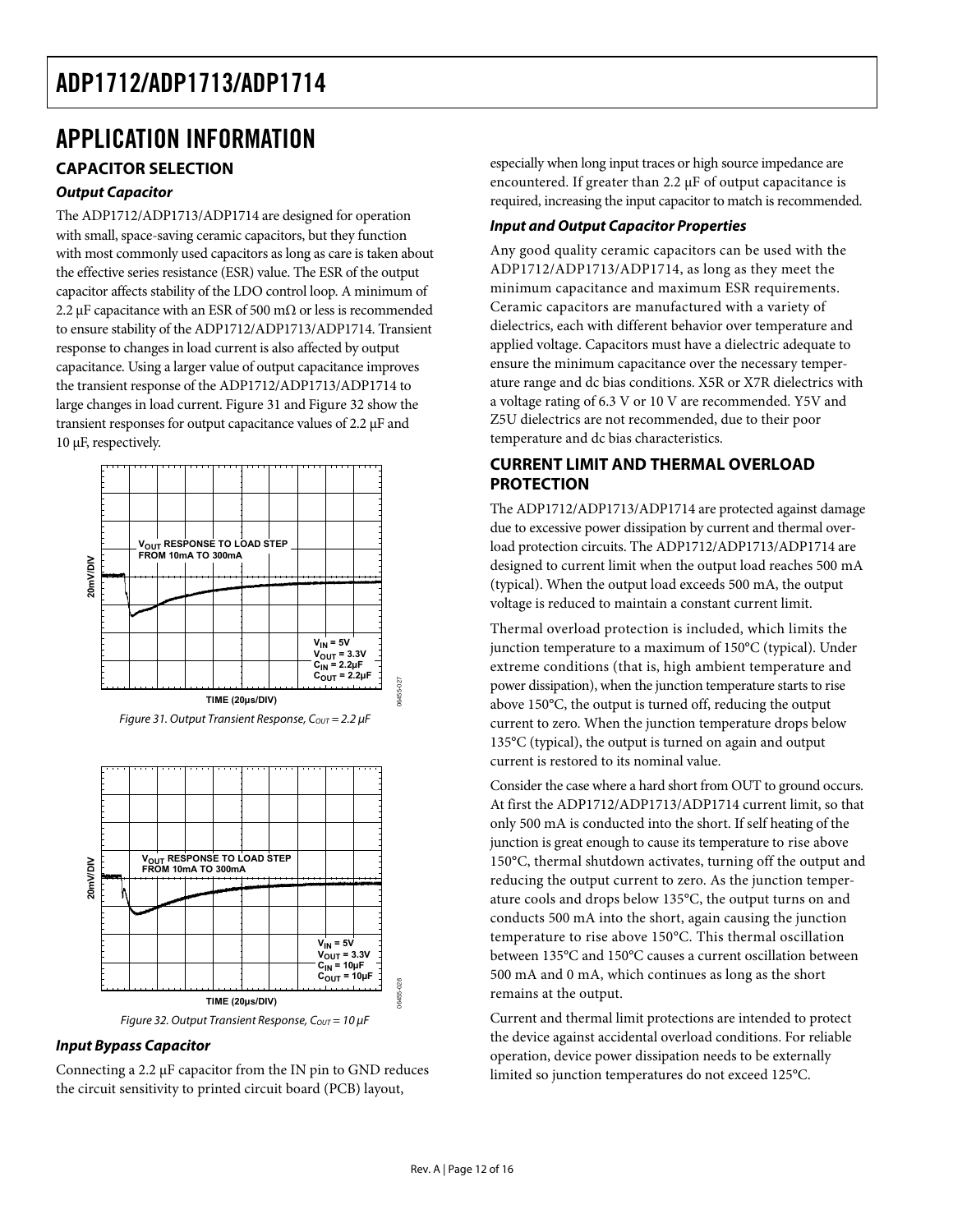#### <span id="page-12-1"></span><span id="page-12-0"></span>**THERMAL CONSIDERATIONS**

To guarantee reliable operation, the junction temperature of the ADP1712/ADP1713/ADP1714 must not exceed 125°C. To ensure the junction temperature stays below this maximum value, the user needs to be aware of the parameters that contribute to junction temperature changes. These parameters include ambient temperature, power dissipation in the power device, and thermal resistances between the junction and ambient air ( $\theta_{IA}$ ). The  $\theta_{IA}$ number is dependent on the package assembly compounds used and the amount of copper to which the GND pin of the package is soldered on the PCB. Table 5 shows typical  $\theta_{JA}$  values of the 5-lead TSOT package for various PCB copper sizes.

| Table 5.                       |                      |
|--------------------------------|----------------------|
| Copper Size (mm <sup>2</sup> ) | $\theta_{JA}$ (°C/W) |
| 0 <sup>1</sup>                 | 170                  |
| 50                             | 152                  |
| 100                            | 146                  |
| 300                            | 134                  |
| 500                            | 131                  |

<sup>1</sup> Device soldered to minimum size pin traces.

The junction temperature of the ADP1712/ADP1713/ADP1714 can be calculated from the following equation:

$$
T_J = T_A + (P_D \times \theta_{JA})
$$
\n(3)

where:

*TA* is the ambient temperature.

 $P<sub>D</sub>$  is the power dissipation in the die, given by

$$
P_D = [(V_{IN} - V_{OUT}) \times I_{LOAD}] + (V_{IN} \times I_{GND}) \tag{4}
$$

where:

*ILOAD* is the load current.

*IGND* is the ground current.

*VIN* and *VOUT* are input voltage and output voltage, respectively.

Power dissipation due to ground current is quite small and can be ignored. Therefore, the junction temperature equation simplifies to the following:

$$
T_J = T_A + \{ [(V_{IN} - V_{OUT}) \times I_{LOAD}] \times \theta_{JA} \}
$$
 (5)

As shown in Equation 4, for a given ambient temperature, inputto-output voltage differential, and continuous load current, there exists a minimum copper size requirement for the PCB to ensure the junction temperature does not rise above 125°C. The following figures show junction temperature calculations for different ambient temperatures, load currents, input-to-output voltage differentials, and areas of PCB copper.

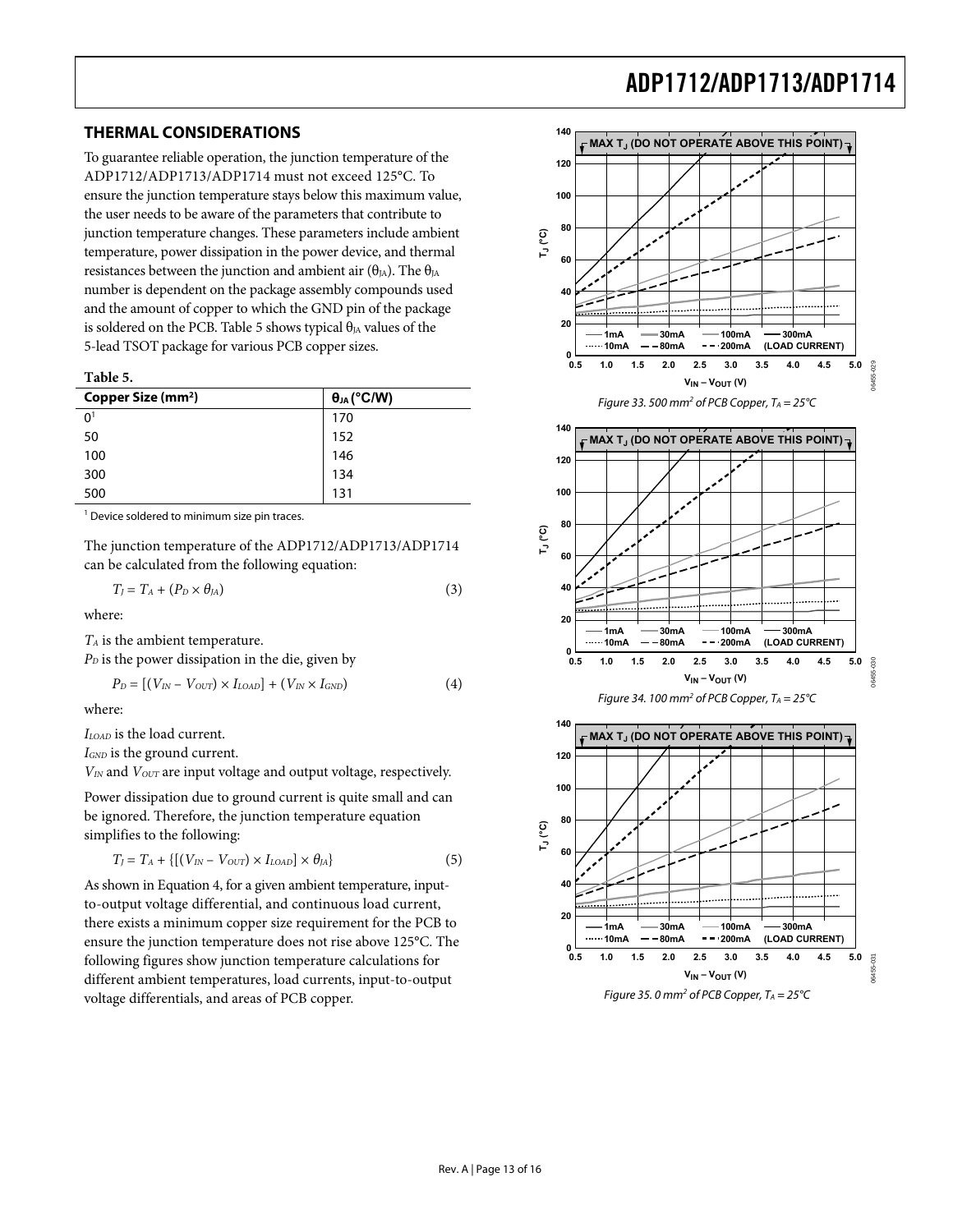<span id="page-13-0"></span>

### **PRINTED CIRCUIT BOARD LAYOUT CONSIDERATIONS**

Heat dissipation from the package can be improved by increasing the amount of copper attached to the pins of the ADP1712/ ADP1713/ADP1714. However, as can be seen from [Table 5, a](#page-12-1) point of diminishing returns eventually is reached, beyond which an increase in the copper size does not yield significant heat dissipation benefits.

Place the input capacitor as close as possible to the IN and GND pins. Place the output capacitor as close as possible to the OUT and GND pins. For the ADP1712 adjustable version, place the soft-start capacitor as close as possible to the SS pin. For the ADP1713, place the internal reference bypass capacitor as close as possible to the BYP pin. Use of 0402 or 0603 size capacitors and resistors achieves the smallest possible footprint solution on boards where area is limited.



Figure 39. Example PCB Layout

06455-035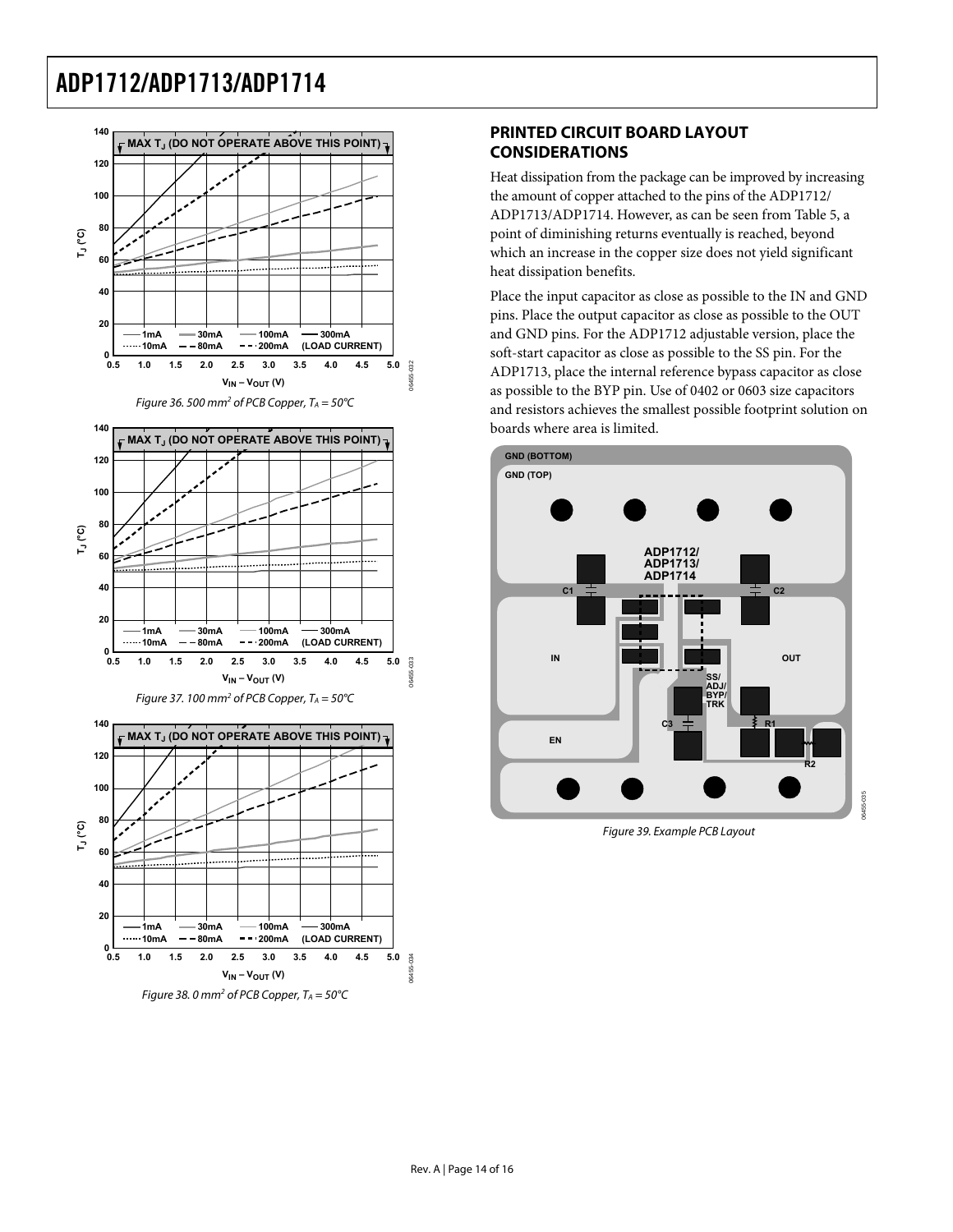## <span id="page-14-1"></span><span id="page-14-0"></span>OUTLINE DIMENSIONS



Dimensions shown in millimeters

#### **ORDERING GUIDE**

|                                 | <b>Temperature</b>                   | Output      | Package            | Package       |                  |
|---------------------------------|--------------------------------------|-------------|--------------------|---------------|------------------|
| <b>Model</b>                    | Range                                | Voltage (V) | <b>Description</b> | <b>Option</b> | <b>Branding</b>  |
| ADP1712AUJZ-0.75R71             | $-40^{\circ}$ C to $+125^{\circ}$ C  | 0.75        | 5-Lead TSOT        | $UJ-5$        | L <sub>3</sub> S |
| ADP1712AUJZ-0.8-R71             | $-40^{\circ}$ C to $+125^{\circ}$ C  | 0.80        | 5-Lead TSOT        | $UJ-5$        | L <sub>3</sub> T |
| ADP1712AUJZ-0.85R71             | $-40^{\circ}$ C to $+125^{\circ}$ C  | 0.85        | 5-Lead TSOT        | $UJ-5$        | L3U              |
| ADP1712AUJZ-0.9-R71             | $-40^{\circ}$ C to $+125^{\circ}$ C  | 0.90        | 5-Lead TSOT        | $UJ-5$        | L3V              |
| ADP1712AUJZ-0.95R71             | $-40^{\circ}$ C to $+125^{\circ}$ C  | 0.95        | 5-Lead TSOT        | $UJ-5$        | L3W              |
| ADP1712AUJZ-1.0-R71             | $-40^{\circ}$ C to $+125^{\circ}$ C  | 1.00        | 5-Lead TSOT        | $UJ-5$        | L3X              |
| ADP1712AUJZ-1.05R71             | $-40^{\circ}$ C to $+125^{\circ}$ C  | 1.05        | 5-Lead TSOT        | $UJ-5$        | L <sub>3</sub> Y |
| ADP1712AUJZ-1.1-R7 <sup>1</sup> | $-40^{\circ}$ C to $+125^{\circ}$ C  | 1.10        | 5-Lead TSOT        | $UJ-5$        | L3Z              |
| ADP1712AUJZ-1.15R7 <sup>1</sup> | $-40^{\circ}$ C to $+125^{\circ}$ C  | 1.15        | 5-Lead TSOT        | $UJ-5$        | L <sub>4</sub> H |
| ADP1712AUJZ-1.2-R71             | $-40^{\circ}$ C to $+125^{\circ}$ C  | 1.20        | 5-Lead TSOT        | $UJ-5$        | L4J              |
| ADP1712AUJZ-1.3-R7 <sup>1</sup> | $-40^{\circ}$ C to $+125^{\circ}$ C  | 1.30        | 5-Lead TSOT        | $UJ-5$        | L4K              |
| ADP1712AUJZ-1.5-R71             | $-40^{\circ}$ C to $+125^{\circ}$ C  | 1.50        | 5-Lead TSOT        | $UJ-5$        | L4L              |
| ADP1712AUJZ-1.8-R71             | $-40^{\circ}$ C to $+125^{\circ}$ C  | 1.80        | 5-Lead TSOT        | $UJ-5$        | L <sub>4</sub> M |
| ADP1712AUJZ-2.5-R71             | $-40^{\circ}$ C to +125 $^{\circ}$ C | 2.50        | 5-Lead TSOT        | $UJ-5$        | L <sub>4</sub> N |
| ADP1712AUJZ-3.0-R71             | $-40^{\circ}$ C to $+125^{\circ}$ C  | 3.00        | 5-Lead TSOT        | $UJ-5$        | L <sub>4</sub> P |
| ADP1712AUJZ-3.3-R71             | $-40^{\circ}$ C to $+125^{\circ}$ C  | 3.30        | 5-Lead TSOT        | $UJ-5$        | L <sub>4Q</sub>  |
| ADP1712AUJZ-R71                 | $-40^{\circ}$ C to $+125^{\circ}$ C  | $0.8$ to 5  | 5-Lead TSOT        | $UJ-5$        | L4R              |
| ADP1713AUJZ-0.75R71             | $-40^{\circ}$ C to $+125^{\circ}$ C  | 0.75        | 5-Lead TSOT        | $UJ-5$        | L4U              |
| ADP1713AUJZ-0.8-R71             | $-40^{\circ}$ C to $+125^{\circ}$ C  | 0.80        | 5-Lead TSOT        | $UJ-5$        | L <sub>4V</sub>  |
| ADP1713AUJZ-0.85R71             | $-40^{\circ}$ C to $+125^{\circ}$ C  | 0.85        | 5-Lead TSOT        | $UJ-5$        | L <sub>4</sub> W |
| ADP1713AUJZ-0.9-R71             | $-40^{\circ}$ C to $+125^{\circ}$ C  | 0.90        | 5-Lead TSOT        | $UJ-5$        | L4X              |
| ADP1713AUJZ-0.95R71             | $-40^{\circ}$ C to $+125^{\circ}$ C  | 0.95        | 5-Lead TSOT        | $UJ-5$        | L4Y              |
| ADP1713AUJZ-1.0-R71             | $-40^{\circ}$ C to $+125^{\circ}$ C  | 1.00        | 5-Lead TSOT        | $UJ-5$        | L4Z              |
| ADP1713AUJZ-1.05R71             | $-40^{\circ}$ C to $+125^{\circ}$ C  | 1.05        | 5-Lead TSOT        | $UJ-5$        | L50              |
| ADP1713AUJZ-1.1-R7 <sup>1</sup> | $-40^{\circ}$ C to $+125^{\circ}$ C  | 1.10        | 5-Lead TSOT        | $UJ-5$        | L51              |
| ADP1713AUJZ-1.15R7 <sup>1</sup> | $-40^{\circ}$ C to $+125^{\circ}$ C  | 1.15        | 5-Lead TSOT        | $UJ-5$        | L <sub>52</sub>  |
| ADP1713AUJZ-1.2-R71             | $-40^{\circ}$ C to $+125^{\circ}$ C  | 1.20        | 5-Lead TSOT        | $UJ-5$        | L53              |